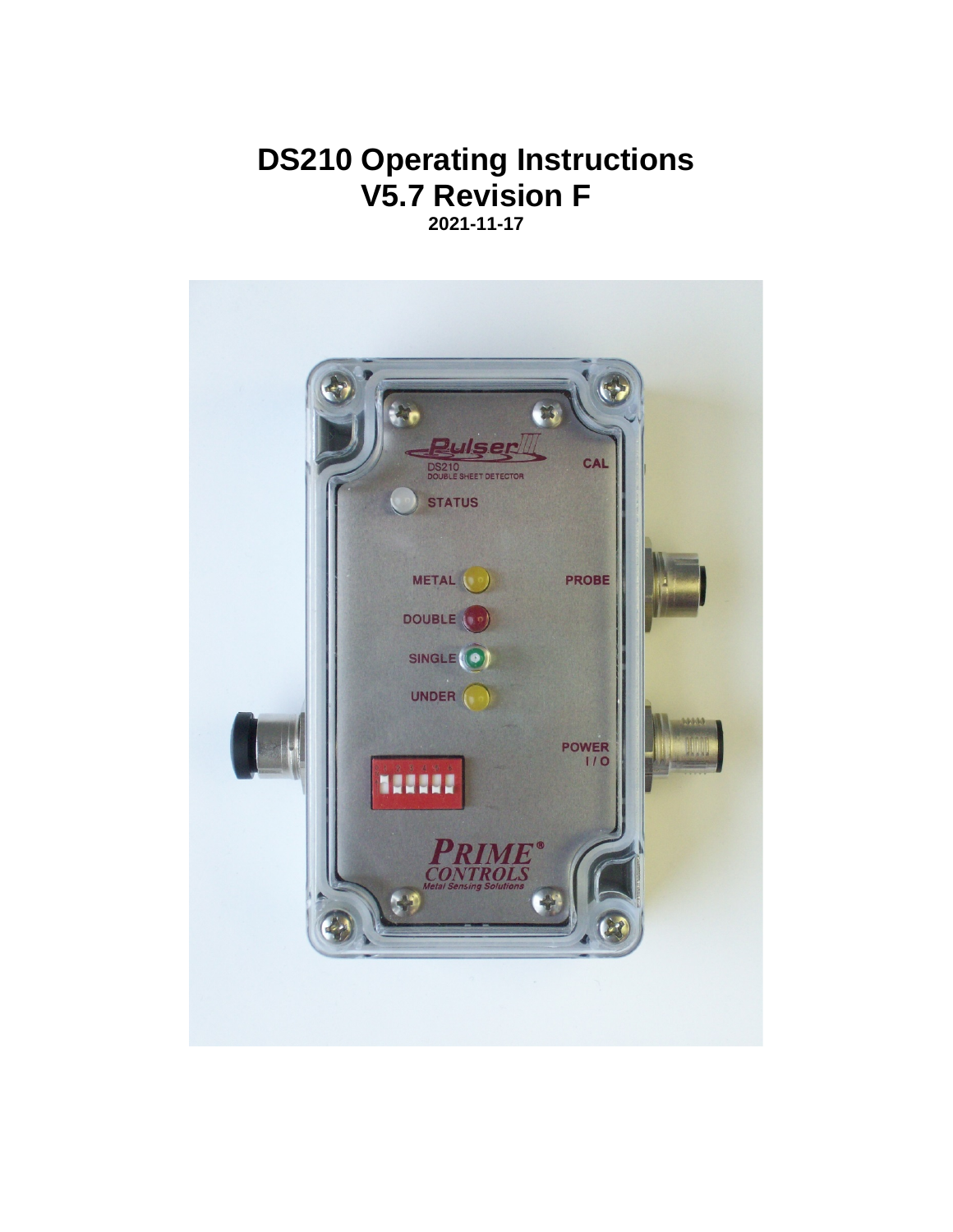# **Table of Contents**

| $\mathbf{1}$   |  |
|----------------|--|
| $\overline{2}$ |  |
| $\mathbf{3}$   |  |
| 4              |  |
| 5              |  |
| 6              |  |
| 7              |  |
| 8              |  |
| 9              |  |
| 10             |  |
| 11             |  |
|                |  |
| 13             |  |
|                |  |
|                |  |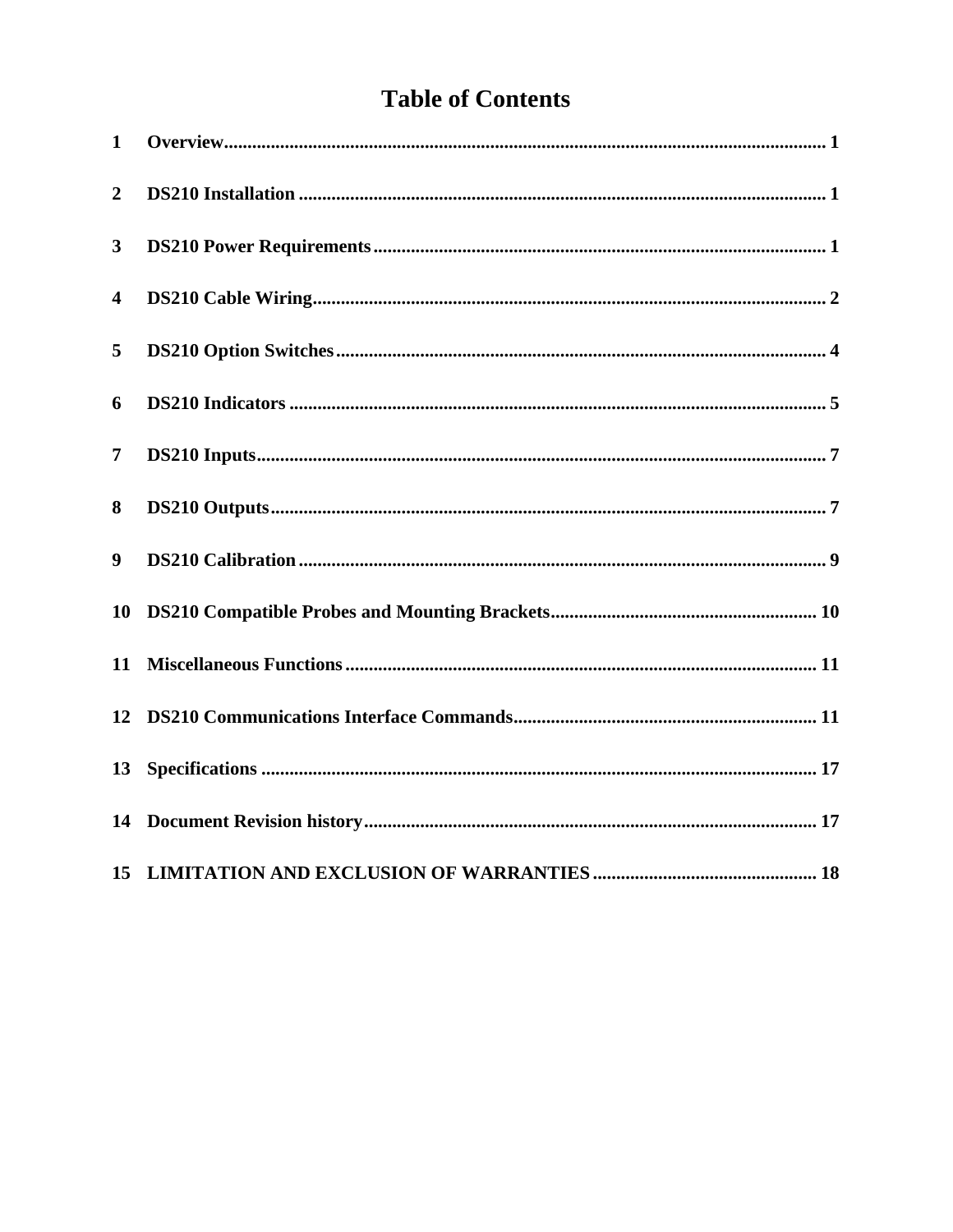## <span id="page-2-0"></span>**1 Overview**

The Model DS210 Double Metal Sheet Detector, together with one of 4 available probes, is designed to determine a double sheet condition for ferrous metal ranging in thickness from approximately 0.010" to 0.250" (single thickness). The DS210 is housed in a NEMA 4X rated polycarbonate enclosure with a transparent lid. Connections are made via 12mm industry standard connectors and cord-sets.

The DS210 is a single probe system that uses the magnetic properties of the sample to determine relative thickness. The DS210 Probe must be in close contact with the sample in order to produce a consistent result. Since the DS210 does not directly measure sample thickness, it is necessary to perform calibration from a representative sample.

By connecting the DS210's serial port to Prime's optional serial to EthernetIP gateway, a PLC is able communicate, control, and monitor the controller. A typical application is to use the communication link to select previously stored thickness profiles in response to changes in the thicknesses of to be sensed by the DS210 when using PEXXM (where XX is the probe size: 36, 42, 54, or 75) memory equipped probes. Please contact Prime Controls for additional information.

This document applies to units with firmware Version 5.7 and later. For earlier versions of firmware, see earlier versions of the document.

## <span id="page-2-1"></span>**2 DS210 Installation**

The DS210 is intended to be installed on a flat surface, using 2 #8 (M4) Pan Head screws. For access to the mounting holes, remove the cover. Installation is also a convenient time to set the DS210 option switches (See Section 5).

The location of the DS210 should be within 2m of the probe (Note: this may be extended up to 5m if necessary). Sufficient clearance should be maintained for the cables / connectors.

#### <span id="page-2-2"></span>**3 DS210 Power Requirements**

Voltage: 22.5 – 28VDC (24VDC Nominal) Current: 2A Required Minimum Power Supply

The DS210 operates on 22.5 – 28VDC. With the largest probe, the current requirement is approximately 0.6A RMS, 1.7A peak. The DS210 should be powered with a regulated 24VDC source having a capacity of 2A. Power should be grounded at the source. DS210 probes can be grounded or floating, as the application demands.

If the DS210 is to be mounted more that 2m away from the power source, steps should be taken to ensure that the voltage at the DS210 does not fall below the minimum requirement, especially at the peak current draw. For example, a standard 15m long M12 cable with 24 gauge  $(0.25 \text{mm}^2)$  wire driving the DS210 requires at least 26.5VDC at the power supply to deliver the minimum input voltage to the DS210 under load. Use the table below for setting your power supply output voltage when using Prime Controls Power and IO cables:

| Cable     | Power Supply Voltage |
|-----------|----------------------|
| CBL108-2  | 24VDC                |
| CBL108-5  | 24VDC                |
| CBL108-15 | >26.5VDC             |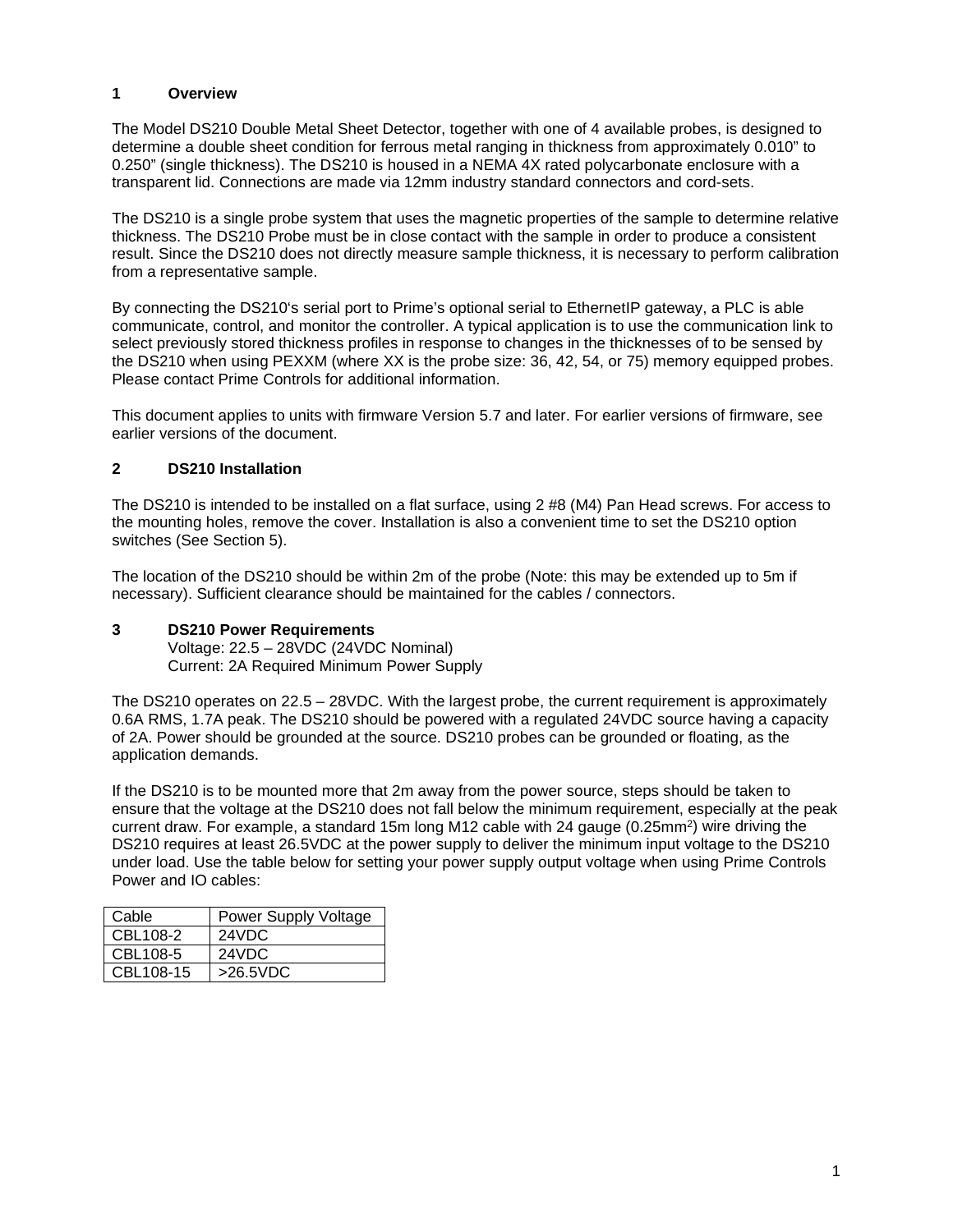# <span id="page-3-0"></span>**4 DS210 Cable Wiring**

The DS210 requires two cables for operation. The first is the Power / IO cable. The second is the probe cable. An RS-232 cable is available if the communications interface is used. A protective plug is provided to protect the communications interface connector if it is not in use.

Caution:

The DS210 controller is not hot swappable. Power must be turned off when plugging in or unplugging power or probes to the DS210 controller.

## **4.1 Power / IO Cable**

Prime Controls Cable PN: CBL108-2, -5, or -15. (Dash number indicates length in m.) The Power / IO cable incorporates 8 conductors whose functions are defined below:

| Pin # | <b>Wire Color</b> | Function                |
|-------|-------------------|-------------------------|
| 1     | White             | 24VDC @ 2A              |
| 2     | <b>Brown</b>      | Power Supply Common     |
| 3     | Green             | <b>METAL Output</b>     |
| 4     | Yellow            | <b>NO-DOUBLE Output</b> |
| 5     | Gray              | <b>UNDER Output</b>     |
| 6     | Pink              | <b>CALIBRATE Input</b>  |
| 7     | Blue              | <b>RESET Input</b>      |
| ጸ     | Shield            | I/O Common              |

Table 4.1: Power / IO Cable Wiring

NOTE: The CBL108-15 cable requires at least 26.5VDC at the power supply in order to supply the minimum 22.5VDC to the DS210 under load.

## **4.2 Probe Cable**

Prime Controls Cable PN: CBL109-2 or -5.

DS210 Probes are connected to the DS210 via a Standard 8-conductor M12 M/F cable. Lengths beyond 5m may not function properly, and are not recommended.

|                | DS210 / Probe |                            |  |  |  |
|----------------|---------------|----------------------------|--|--|--|
| Pin            | Color         | <b>Function</b>            |  |  |  |
| 1              | White         | Coil 1                     |  |  |  |
| $\overline{2}$ | <b>Brown</b>  | Coil 2                     |  |  |  |
| 3              | Green         | Sensor Out                 |  |  |  |
| 4              | Yellow        | Proximity Out (Active Low) |  |  |  |
| 5              | Gray          | $+24V$                     |  |  |  |
| 6              | Pink          | Common                     |  |  |  |
| 7              | Blue          | Probe_ID                   |  |  |  |
| 8              | Red           | Shield                     |  |  |  |

Table 4.2: Probe Cable Wiring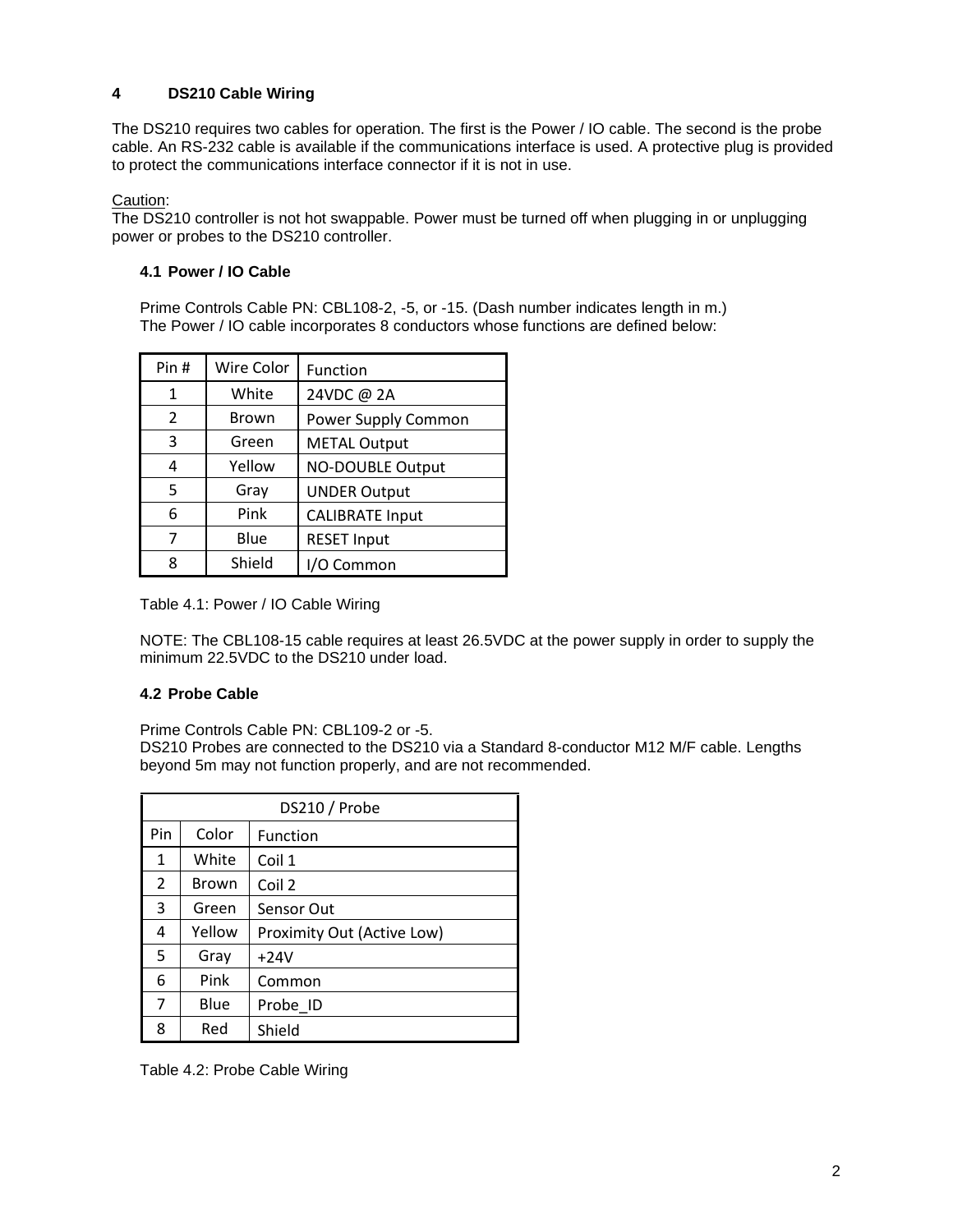

Figure 4.2: Probe Cable Pin-Out

# **4.3 RS-232 Communications Cable**

Prime Controls Cable PN: CBL210-RS-2, -5, or -15.

The DS210 communications cable consists of a 5-conductor M12 Cable with a female 9-pin D-Sub connector on the mating end. DATA is sent at 9600 No parity, 8 data bits, 1 stop bit (9600 N81). Wiring for this cable is shown in Table 4.3 below.

|     | <b>DS210</b> | D-Sub      |     |            |
|-----|--------------|------------|-----|------------|
| Pin | Color        | Function   | Pin | Function   |
| 1   | <b>Brown</b> | N/U        |     | N/U        |
| 2   | White        | <b>TXD</b> | 2   | <b>RXD</b> |
| 3   | Blue         | <b>RXD</b> | 3   | <b>TXD</b> |
| 4   | <b>Black</b> | N/U        |     |            |
| 5   | Gray         | Signal GND | 5   | Signal GND |

Table 4.3: DS210 Communications Cable Wiring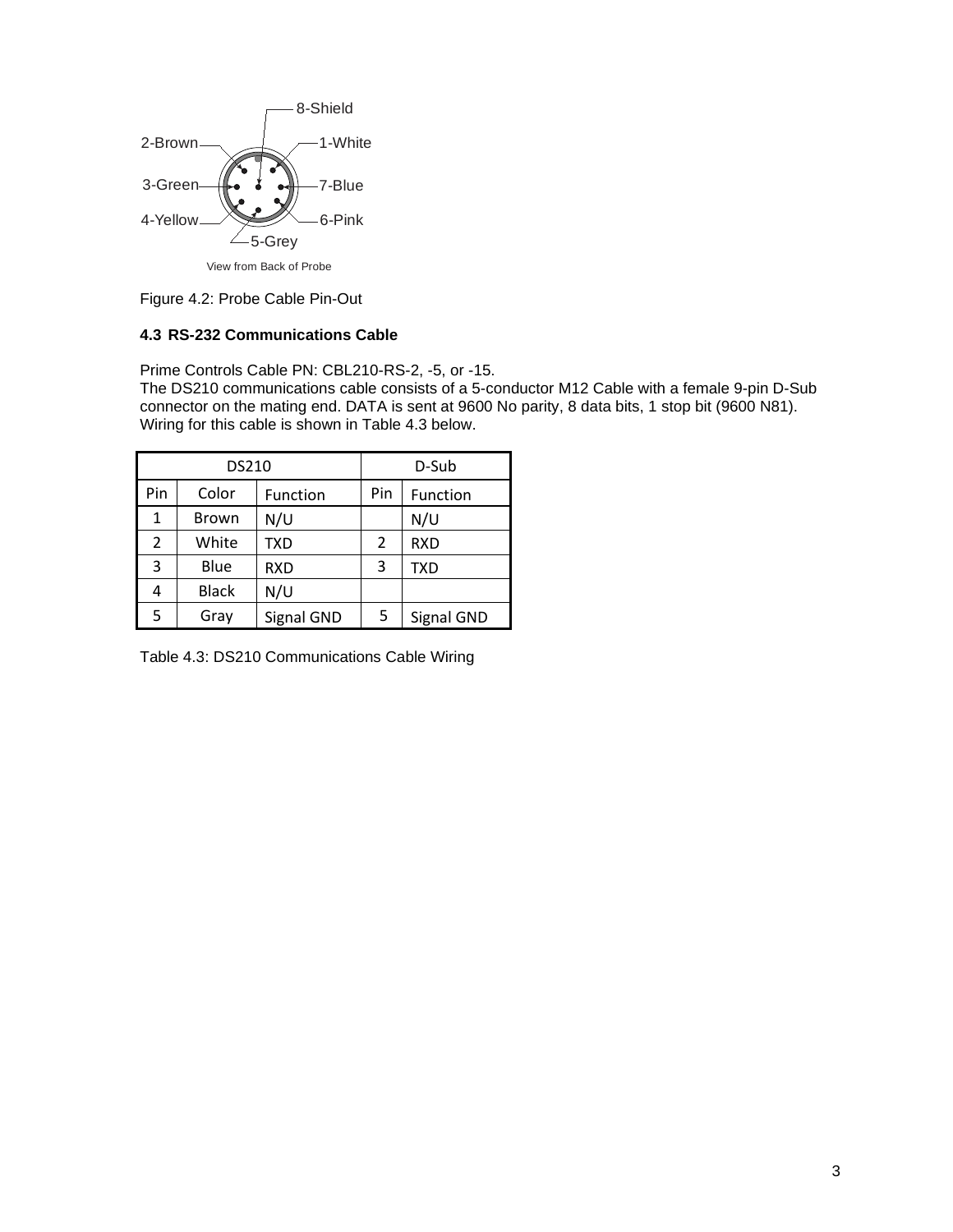# <span id="page-5-0"></span>**5 DS210 Option Switches**

The DS210 incorporates 6 option switches whose functions are as indicated in Table 5.1 below. These switches are accessible by removing the DS210 cover. Note: Option switch setting changes only take effect after cycling power to the DS210.

| Switch #       | Position           | Function                                                                                                                                                                   |
|----------------|--------------------|----------------------------------------------------------------------------------------------------------------------------------------------------------------------------|
|                | $\downarrow$ (Off) | Continuous sampling OFF                                                                                                                                                    |
| $\mathbf{1}$   | $\uparrow$ (On)    | Continuous sampling ON (See switch 2)                                                                                                                                      |
| $\overline{2}$ | $\downarrow$ (Off) | Allow continuous sampling (See Switch 1)                                                                                                                                   |
|                | $\uparrow$ (On)    | Continuous sampling only on DOUBLE (See Switch 1)                                                                                                                          |
|                | $\downarrow$ (Off) | Inputs and Outputs emulate PNP. Outputs are open if not<br>active (off), sourcing ≈24V when active (on). Inputs are<br>inactive if open, activated when pulled to 24V.     |
| 3              | $\uparrow$ (On)    | Inputs and Outputs emulate NPN. Outputs are open if not<br>active (off), sinked to common if active (on). Inputs are<br>inactive if open, activated when pulled to common. |
|                | $\downarrow$ (Off) | UNDER output indicates "SAMPLE TOO THIN"                                                                                                                                   |
| 4              | $\uparrow$ (On)    | UNDER output becomes GOOD "SAMPLE OK"                                                                                                                                      |
| 5              | $\downarrow$ (Off) | NO-DOUBLE Output Latches and Reset Input required after<br>Double detected, Not Ready or Error Conditions.                                                                 |
|                | $\uparrow$ (On)    | Auto Reset NO-DOUBLE Output after Double detected, Not<br>Ready or Error Condition cleared.                                                                                |
| 6              | $\downarrow$ (Off) | RS-232 Commands Enabled                                                                                                                                                    |
|                | $\uparrow$ (On)    | RS-232 Commands Disabled (Text out only)                                                                                                                                   |

Table 5.1: DS210 Switch Settings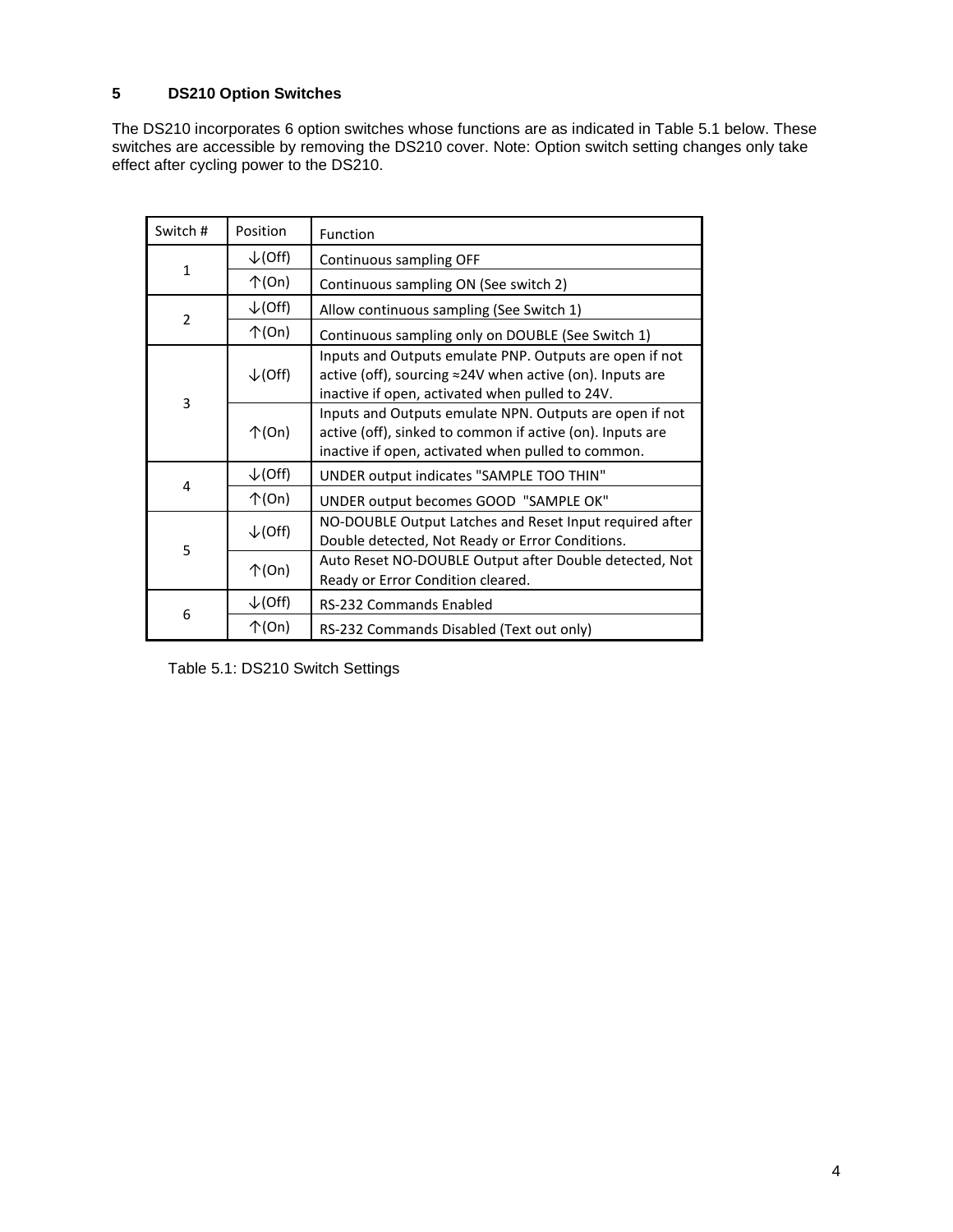## <span id="page-6-0"></span>**6 DS210 Indicators**

The DS210 is equipped with 5 LED indicators. These serve to give a visual indication of the state of DS210 operation. These will be briefly described individually. Their operation, both individually, and in combination will be summarized in Table 6.1.

- Status LED: The Status LED is capable of indicating three colors, with meanings as given below:
	- o RED Failure: The DS210 has encountered a failure condition. This may be accompanied by other indicators specifying what the failure is.
	- o YELLOW –Not Ready: This is an indication the unit is in a state of waiting before it can resume measurement of metal (such as initialization or calibration being underway).
	- o GREEN Normal Operation: Unit is ready to run your process.
- METAL: The proximity sensor in the probe is sensing metal. Note that this sensor will respond to any metallic presence, although the DS210 only senses ferrous metal.
- DOUBLE: Indicates that a double sheet has been sensed. Also used during calibration and in some error conditions.
- SINGLE: Indicates that a single has been sensed. Also used during calibration and in some error conditions.
- UNDER: Indicates that an under has been sensed. Also used during calibration and in some error conditions.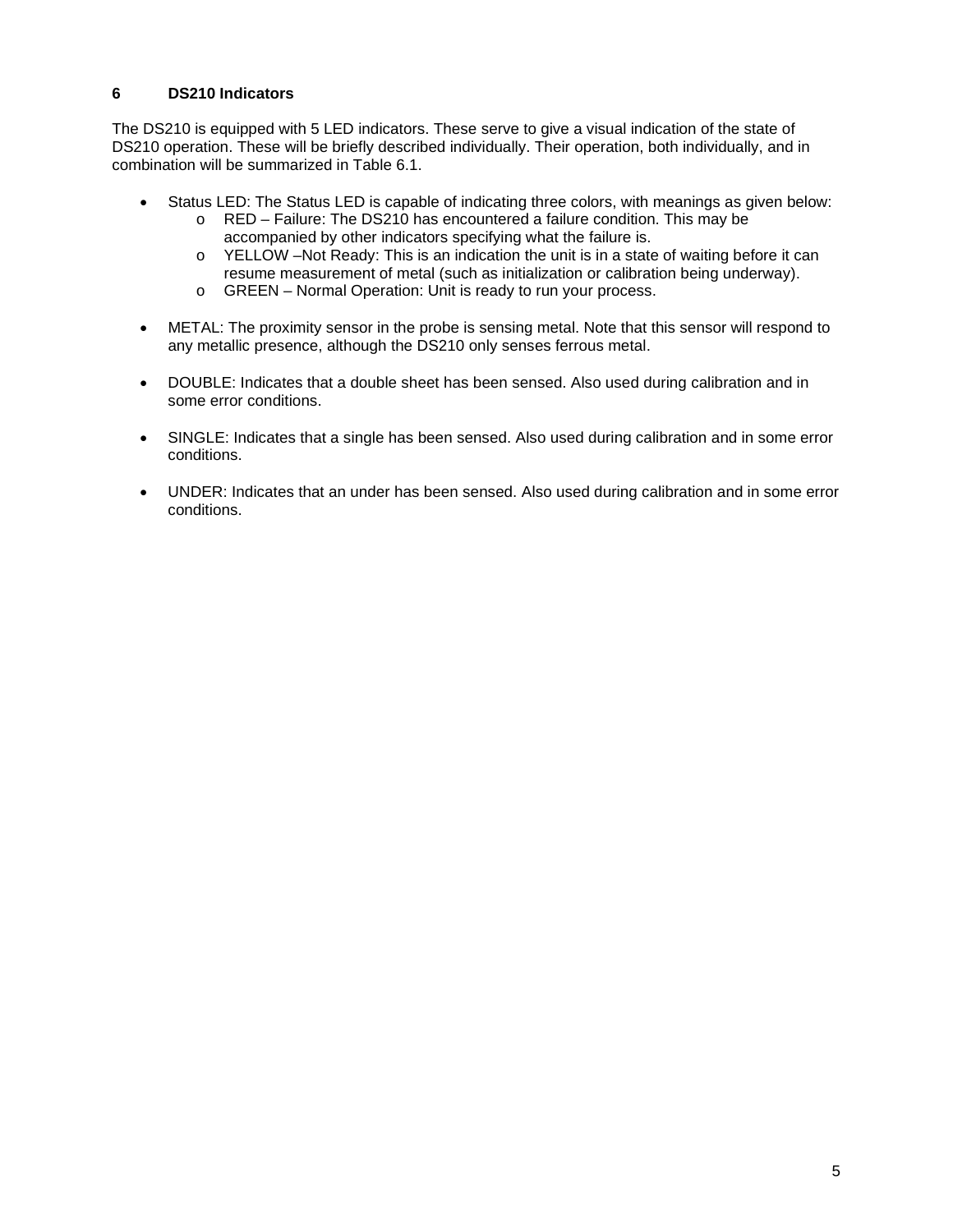|                         |                                                                     | DS210 LEDs    |            |             |                 |                 |  |
|-------------------------|---------------------------------------------------------------------|---------------|------------|-------------|-----------------|-----------------|--|
|                         | <b>Operating Conditions</b>                                         | <b>Status</b> | Metal      | Double      | Single          | Under           |  |
|                         | DS210 Power Up Initialization                                       | ON            | <b>OFF</b> | <b>OFF</b>  | <b>OFF</b>      | OFF             |  |
| Power Up                | Probe Startup On Metal<br>(Remove From Metal to Resume)             | ON            | ON         | OFF         | <b>FAST</b>     | <b>FAST</b>     |  |
|                         | Probe Reading Free Air (No Metal)                                   | <b>BLINK</b>  | OFF        | OFF         | <b>FAST ALT</b> | <b>FAST ALT</b> |  |
|                         | Ready to Sample Metal                                               | ON            | <b>OFF</b> | <b>OFF</b>  | <b>OFF</b>      | <b>OFF</b>      |  |
|                         | <b>Continuous Sampling</b><br>Ready to Sample Metal                 | <b>BLINK</b>  | OFF        | OFF         | <b>OFF</b>      | OFF             |  |
| <b>Normal Operation</b> | Single Sheet Detected                                               | ΟN            | ON         | OFF         | ON              | <b>OFF</b>      |  |
|                         | <b>Continuous Sampling</b><br>Single Sheet Detected                 | <b>BLINK</b>  | ON         | <b>OFF</b>  | ON              | <b>OFF</b>      |  |
|                         | Double Sheet Detected                                               | ON            | ΟN         | ΟN          | <b>OFF</b>      | OFF             |  |
|                         | <b>Under Sheet Detected</b>                                         | ON            | ON         | OFF         | OFF             | ON              |  |
|                         | Waiting 1st Point<br>(Reset to Abort, Place on Metal to Cal)        | ON            | OFF or ON  | <b>OFF</b>  | FAST            | <b>OFF</b>      |  |
| Calibration             | Waiting 2nd or 3rd Point<br>(Reset to Abort, Place on Metal to Cal) | ON            | OFF or ON  | <b>FAST</b> | <b>OFF</b>      | <b>OFF</b>      |  |
|                         | <b>Calibration Failed</b><br>(Reset or re-assert Cal to Abort)      | ON            | OFF or ON  | <b>OFF</b>  | <b>SLOW</b>     | <b>SLOW</b>     |  |
|                         | Missing or Defective Probe<br>(Power Off & Connect/Replace Probe)   | ON            | OFF or ON  | OFF or ON   | <b>FAST</b>     | ON              |  |
| Failures                | Under Voltage to DS210<br>(Check +24VIN > 22.5VDC at all times)     | ON            | OFF or ON  | OFF or ON   | <b>FAST</b>     | ON              |  |
|                         | <b>Controller Failure</b><br>(Cycle Power to Restart)               | ON            | OFF or ON  | ON          | ON              | ON              |  |

| Table 6.1: DS210 LED Indicators and their meanings. |  |  |
|-----------------------------------------------------|--|--|
|                                                     |  |  |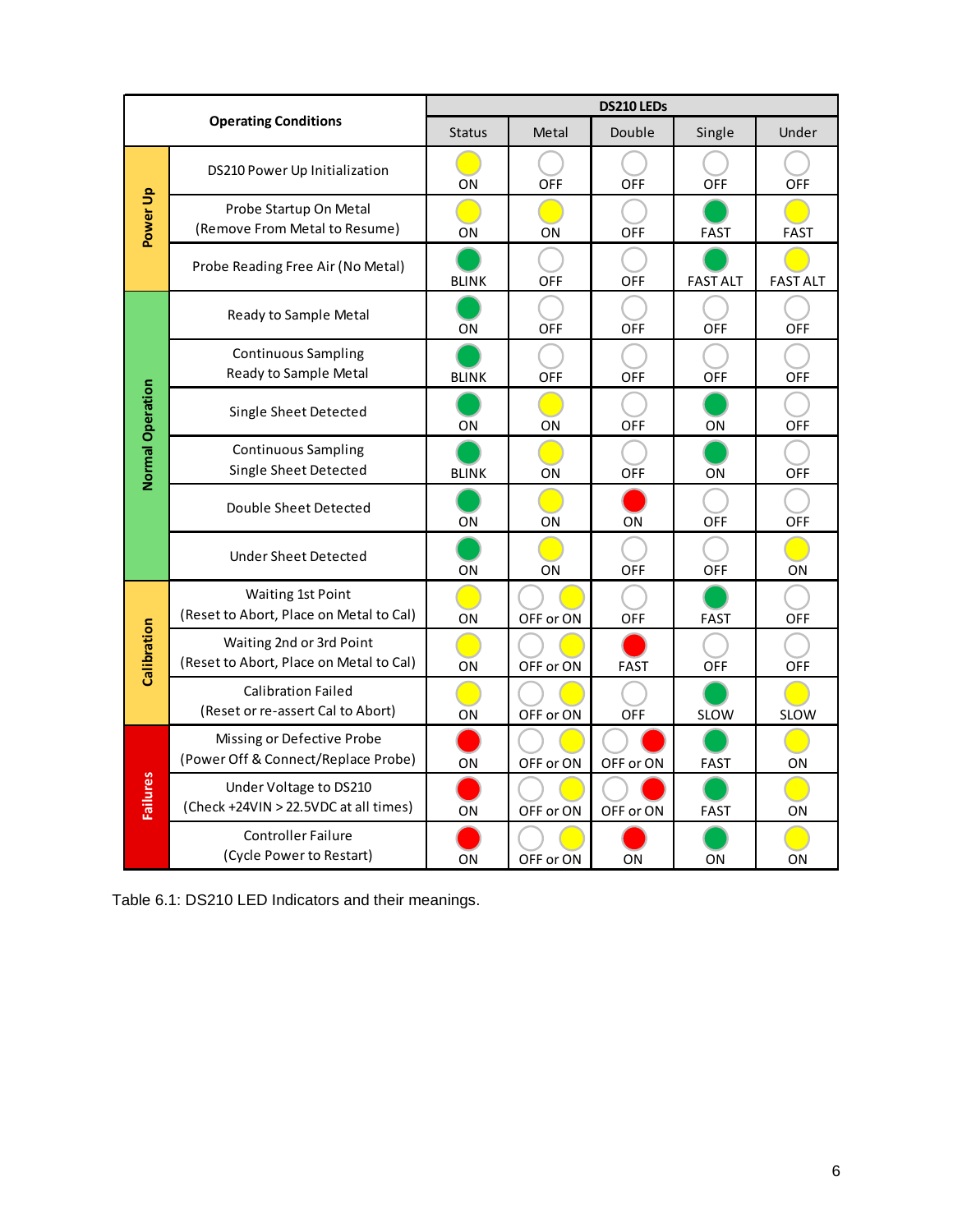# <span id="page-8-0"></span>**7 DS210 Inputs**

The DS210 is equipped with two inputs, capable of emulating either PNP or NPN, according to the setting of switch 3 (see section 5 Table 5.1). External switches will need to be momentary. If a PLC is tied to the inputs note that inputs must go from inactive to active, and back to inactive after 100-500msec.

- External Calibration: When active, behaves the same as pressing the Calibration Button (See section 9 on calibration).
- Reset: When enabled (Option Switch 5 is OFF) and active, resets a latched Double condition (NO-DOUBLE Output and DOUBLE LED). Reset Input also resets a latched Not Ready or Error Condition. If held continuously active, the DS210 will behave as if Option Switch 5 is ON. The Reset Input can also be used to exit a failed or erroneously started calibration routine (regardless of dip switch 5 setting).

## <span id="page-8-1"></span>**8 DS210 Outputs**

The DS210 has three outputs, capable of emulating either PNP or NPN, according to the setting of Switch 3 (see Section 5 Table 5.1). The functions of these outputs are described below and in detail in Table 8.1.

- METAL: When active (on), indicates that the proximity sensor in the probe senses metal. Note that this sensor will respond to any metallic presence. The DS210 can only sense ferrous metals.
- NO-DOUBLE: This output is active (on) whenever the DS210 has sensed a NO-DOUBLE condition and is inactive (off) when a DOUBLE condition is sensed. This is done in order to provide a fail-safe stop (if connection or power is lost to the DS210). Also, this output is inactive at power up, during Not Ready" conditions (such as initialization and calibrations), and Error conditions. The behavior of this output depends on the setting of Switch 5 (see Section 5).
	- $\circ$  If switch 5 is OFF, and a double metal is sensed, the NO-DOUBLE output latches in the inactive (off) state, and must be reset by the Reset Input. In this switch option, NO-DOUBLE must also be reset after power up, calibrations, and after the occurrence of an error condition.
	- $\circ$  If switch 5 is ON, and a double metal is sensed, the NO-DOUBLE output will become inactive until the next condition which is not a double (either a single, under, or no metal) is seen. The DOUBLE output will also switch from inactive to active after initialization or calibration is finished, or an error condition is cleared without a reset input.
- UNDER/GOOD: The UNDER output has two different behaviors, depending of the setting of Switch 4 (see Section 5).
	- $\circ$  If Switch 4 is OFF: The UNDER output becomes active (on) when a sample has been sensed which is thinner than the "under" threshold, but thicker than no metal. The under output will also become active during a "not ready" condition (such as calibration) or error condition.
	- $\circ$  If Switch 4 is ON: The UNDER output becomes active when a sample has been sensed that is between the "under" threshold and the "double" threshold. Thus the UNDER output becomes a sample GOOD output with this option switch. Note that with Switch 4 On, this output will be active (on) ONLY when a good metal sample is sensed.

When the DS210 is not ready to measure metal or when an error condition occurs, the outputs will report an "invalid" (in regard to metal measurement) output condition of the NO-DOUBLE output being inactive (off) and the UNDER output being active (on). This offers a stop signal different from the normal double thickness detect of the NO-DOUBLE output going inactive (off) and can be interpreted as such by a PLC. If Switch 4 is On (UNDER is a GOOD output) this feature is not available.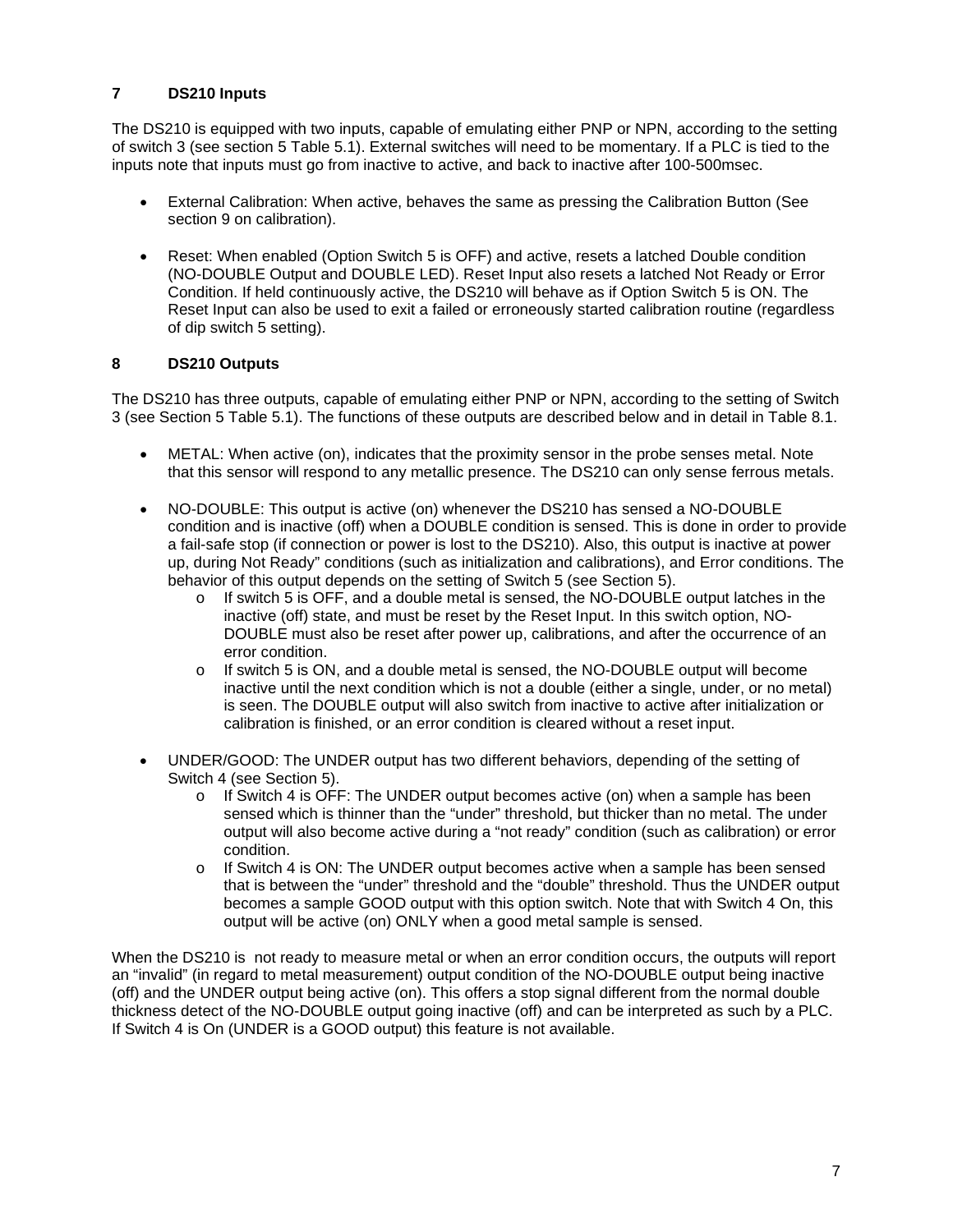|                         |                                                                     | <b>DS210 Outputs</b>                 |                                 |                                 |                                   |  |  |
|-------------------------|---------------------------------------------------------------------|--------------------------------------|---------------------------------|---------------------------------|-----------------------------------|--|--|
|                         | <b>Operating Conditions</b>                                         |                                      |                                 | Under $3$                       |                                   |  |  |
|                         |                                                                     | Meta <sup>3</sup>                    | No Double $3$                   | Under $4$<br>(DipSW.4=OFF)      | Good <sup>4</sup><br>(DipSW.4=ON) |  |  |
|                         | <b>DS210 Power UP Initialization</b>                                | <b>OFF</b><br>(Power Up)             | OFF <sup>1</sup><br>(Not Ready) | ON <sup>1</sup><br>(Not Ready)  | OFF <sup>1</sup><br>(Not Ready)   |  |  |
| Power Up                | Probe Startup On Metal<br>(Remove From Metal to Resume)             | <b>ON</b><br>(Metal)                 | OFF <sup>1</sup><br>(Not Ready) | ON <sup>1</sup><br>(not Ready)  | OFF <sup>1</sup><br>(Not Ready)   |  |  |
|                         | Probe Reading Free Air (No Metal)                                   | <b>OFF</b><br>(No Metal)             | OFF <sup>1</sup><br>(Not Ready) | ON <sup>1</sup><br>(Not Ready)  | OFF <sup>1</sup><br>(Not Ready)   |  |  |
|                         | Ready to Sample Metal                                               | <b>OFF</b><br>(no Metal)             | ON<br>(No Double)               | OFF <sup>1</sup><br>(Not Under) | OFF <sup>1</sup><br>(Not Good)    |  |  |
|                         | <b>Continuous Sampling</b><br>Ready to Sample Metal                 | <b>OFF</b><br>(No Metal)             | ON<br>(No Double)               | OFF <sup>1</sup><br>(Not Under) | OFF <sup>1</sup><br>(Not Good)    |  |  |
|                         | Single Sheet Detected                                               | ON<br>(Metal)                        | ON<br>(No Double)               | OFF <sup>1</sup><br>(Not Under) | ON <sup>1</sup><br>(Good)         |  |  |
| <b>Normal Operation</b> | <b>Continuous Sampling</b><br>Single Sheet Detected                 | <b>ON</b><br>(Metal)                 | <b>ON</b><br>(No Double)        | OFF <sup>1</sup><br>(Not Under) | ON <sup>1</sup><br>(Good)         |  |  |
|                         | Double Sheet Detected                                               | ON<br>(Metal)                        | OFF <sup>2</sup><br>(Double)    | OFF <sup>1</sup><br>(Not Under) | OFF <sup>1</sup><br>(Not Good)    |  |  |
|                         | <b>Under Sheet Detected</b>                                         | <b>ON</b><br>(Metal)                 | <b>ON</b><br>(No Double)        | ON <sup>1</sup><br>(Under)      | OFF <sup>1</sup><br>(Not Good)    |  |  |
|                         | <b>Waiting 1st Point</b><br>(Reset to Abort, Place on Metal to Cal) | OFF (No Metal)<br>(Goes ON w/ Metal) | OFF <sup>1</sup><br>(Not Ready) | ON <sup>1</sup><br>(Not Ready)  | OFF <sup>1</sup><br>(Not Ready)   |  |  |
| Calibration             | Waiting 2nd or 3rd Point<br>(Reset to Abort, Place on Metal to Cal) | OFF (no Metal)<br>(Goes ON w/ metal) | OFF <sup>1</sup><br>(Not Ready) | ON <sup>1</sup><br>(Not Ready)  | OFF <sup>1</sup><br>(Not Ready)   |  |  |
|                         | <b>Calibration Failed</b><br>(Reset or re-assert Cal to Abort)      | OFF (No Metal)<br>ON (For Metal)     | OFF <sup>1</sup><br>(Not Ready) | ON <sup>1</sup><br>(Not Ready)  | OFF <sup>1</sup><br>(Not Ready)   |  |  |
|                         | Missing or Defective Probe<br>(Power Off & Connect/Replace Probe)   | OFF (No Metal)<br>ON (For metal)     | OFF <sup>1</sup><br>(Not Ready) | ON <sup>1</sup><br>(Not Ready)  | OFF <sup>1</sup><br>(Not Ready)   |  |  |
| <b>Failures</b>         | Under Voltage to DS210<br>(Check +24VIN > 22.5VDC at all times)     | OFF (No Metal)<br>ON (For metal)     | OFF <sup>1</sup><br>(Not Ready) | ON <sup>1</sup><br>(Not Ready)  | OFF <sup>1</sup><br>(Not Ready)   |  |  |
|                         | <b>Controller Failure</b><br>(Cycle Power to Restart)               | OFF (No Metal)<br>ON (For Metal)     | OFF <sup>1</sup><br>(Not Ready) | ON <sup>1</sup><br>(Not Ready)  | OFF <sup>1</sup><br>(Not Ready)   |  |  |

## Table 8.1: DS210 Outputs

Footnotes:

- 1. If the DS210 is in a Not Ready state the No-Double and Under outputs will be in a state such as to indicate an "invalid" metal condition. This function differs when option switch 4 in On.
- 2. No-Double Output can be configured to "Automatically Clear" by setting DIP Switch #5 ON, otherwise it will be "Latching" and must be cleared by a Reset input.
- 3. PLC Outputs can be configured as PNP or NPN. For both types "ON" refers to an activated output which is "Sourcing to +24V for PNP" or "Sinking to Common for NPN"
- 4. DIP Switch 4 selects if this output is used as an UNDER or GOOD. DIP Switch 4 OFF => output used as an under indicator, ON => output used as a sample good indicator.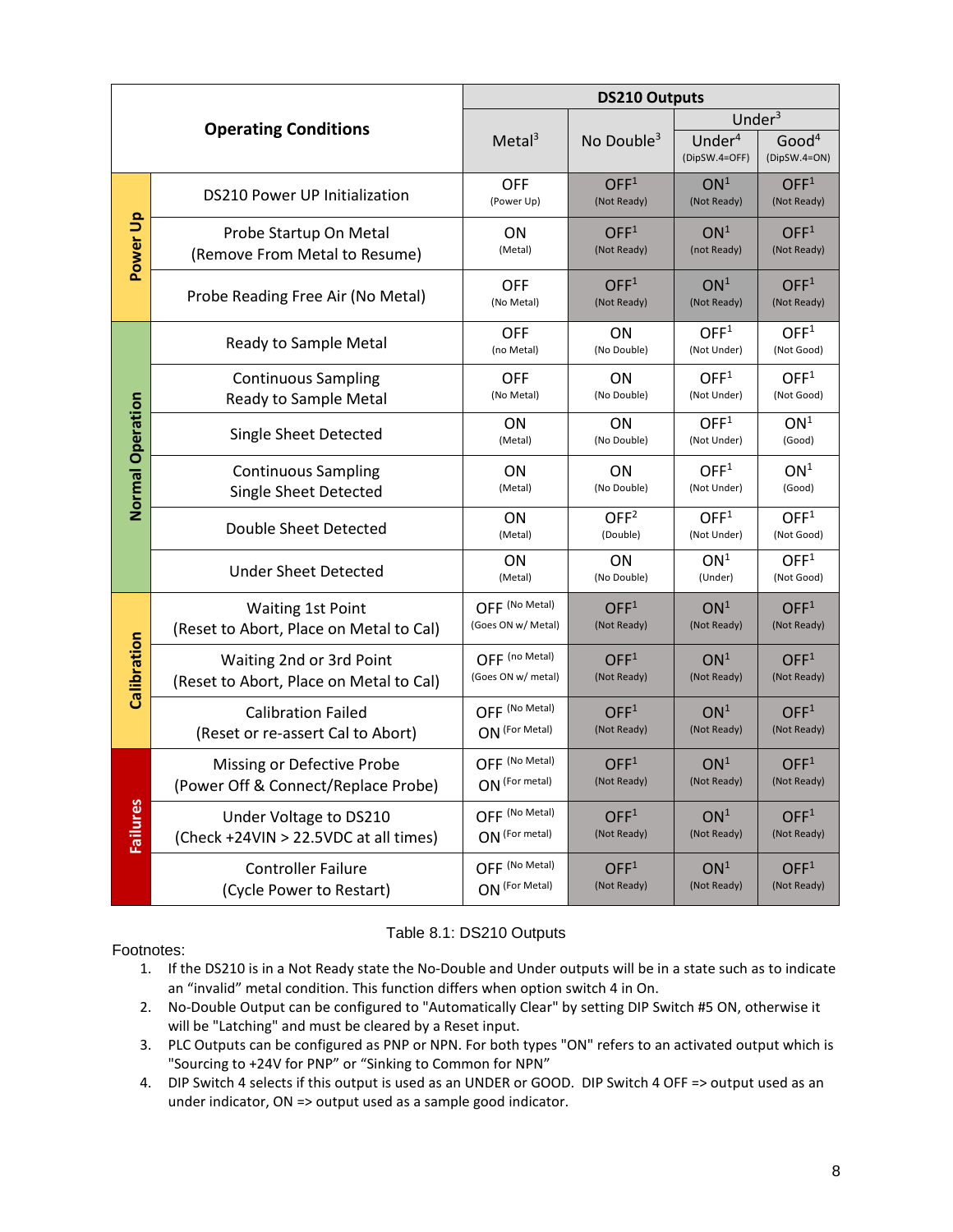# <span id="page-10-0"></span>**9 DS210 Calibration**

When using the DS210 it is important that the controller probe combination be properly calibrated for the sample to be tested.

Two methods of calibration are available for the DS210: One Point or Two Point. One point calibration works well if the sample thickness is not too close to the upper or lower end of the probes range. If a one point calibration fails (indicated by slow alternate flashing of the SINGLE and UNDER LEDs), try using the two point method. Two Point calibration is also useful is setting thresholds tighter or wider from your single metal thickness. The Two Point method is highly recommended when using legacy probes (see Section 10).

If both methods fail, it is likely that the sample is too thin or thick for the chosen probe. Consult Table 10.1, and make sure that the chosen probe spans the necessary thickness. Note that results may vary according to the magnetic characteristics of the sample metal.

## **9.1 One Point Calibration**

A one point calibration is performed using a nominal single thickness sample.

- 1. The calibrate button is pressed (or pulsed if using the external calibrate input, from inactive to active, and back to inactive after 100-500msec).
- 2. The status LED will turn yellow, and the SINGLE LED will flash if the sample is not in contact with the probe. (Calibration will commence if it is.)
- 3. Place the sample in contact with the probe. The DS210 will pulse thrice, and the SINGLE LED will come on steady (indicating a SINGLE).
- 4. Calibration is complete
- 5. The status LED will turn green, and normal operation will commence.

If multiple memories are used, this process must be repeated for each memory to be used. (See section 12.1.3). The same or different samples can be used for calibration.

## **9.2 Two Point Calibration**

A two point calibration is performed using two samples: A nominal single, and a nominal double.

- 1. To enter the two point calibration mode. The calibrate button is pressed and released (ext cal pulsed) twice within one second.
- 2. The STATUS LED will turn yellow, and the SINGLE LED will flash if the sample is not in contact with the probe. (Calibration will commence if it is.)
- 3. If the first sample (single or double it does not matter) is not in contact with the probe, place it in contact. The first calibration point will be taken, and the DOUBLE LED will begin to blink.
- 4. Place the second sample in contact with the probe, and press (ext cal pulse) the CAL button.
- 5. The second calibration point will be taken. (Note that the 2nd calibration point will not be taken without pressing the button.)
- 6. The DS210 automatically uses the thinner sample as single, the thicker as double.
- 7. The double threshold will be placed half way between the single and double. The under threshold will be set as far below single as double threshold is above, or half-way between single and zero if there is not enough room otherwise.
- 8. Calibration is now complete.
- 9. The status LED will turn green, and normal operation will commence.

If multiple memories are used, this process must be repeated for each memory to be used. (See section 12.1.3). The same or different samples can be used for calibration.

Note: After completing a calibration, verify proper function by placing a double sample on the probe before running production.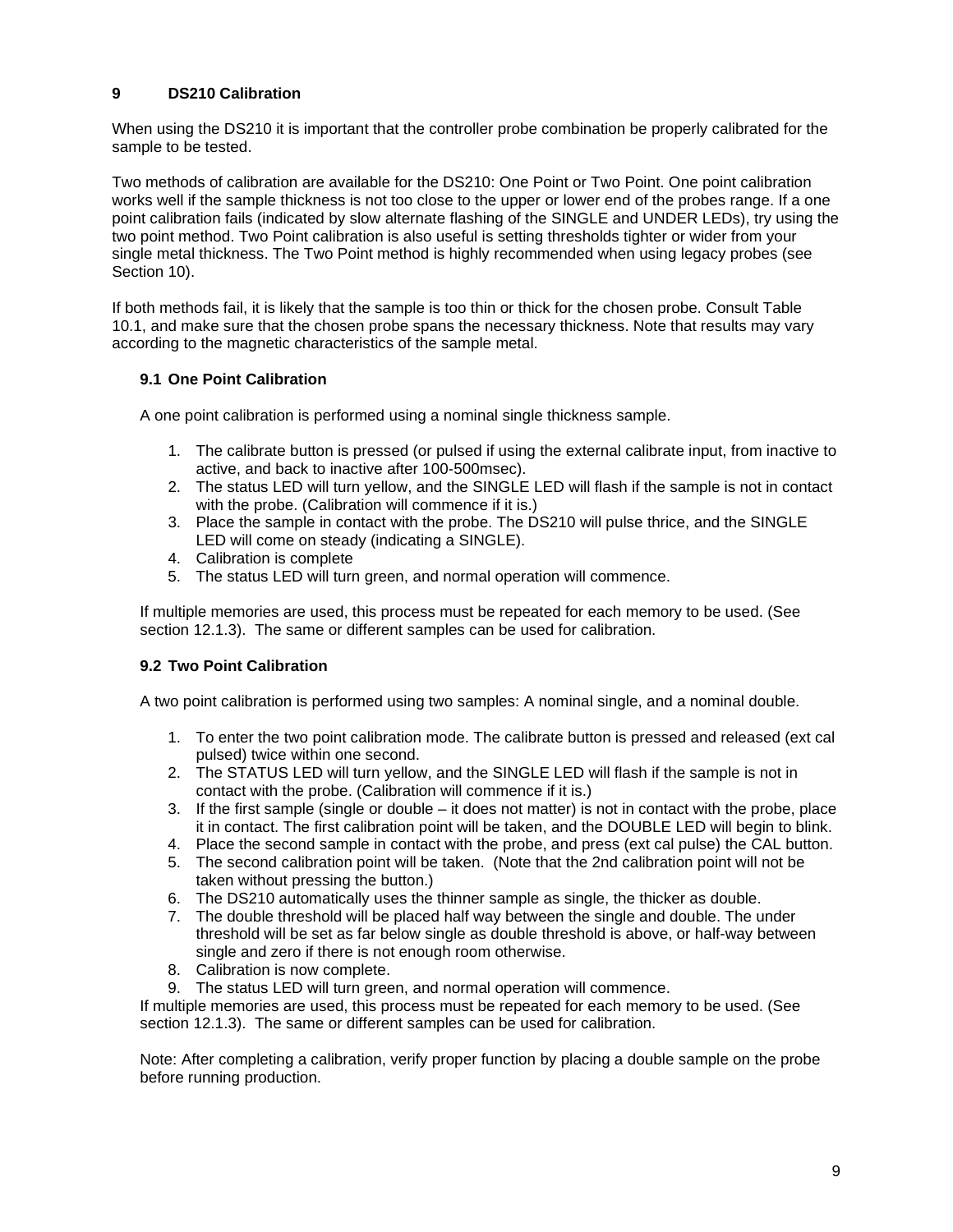# <span id="page-11-0"></span>**10 DS210 Compatible Probes and Mounting Brackets**

The DS210 is compatible with 4 sizes of probe covering overlapping ranges from 0.51mm (0.01") to 6.35mm (0.25"). Each probe is available with a spring bracket (PNs: BRXXAL). Spring brackets are recommended, as they ensure that the probe makes good contact with the sample, as is required for proper operation of the DS210. Refer to Table 10.1 for details.

|                     | Probe Range       |                   | <b>Probe Dimensions</b> |                  | Thread              |                   | Accessories       |                          |
|---------------------|-------------------|-------------------|-------------------------|------------------|---------------------|-------------------|-------------------|--------------------------|
| Probe<br>Model<br># | Min<br>Thickness* | Max<br>Thickness* | Dia.                    | Height<br>(Body) | Height<br>(Overall) | Probe<br>Body     | Connector         | Spring<br><b>Bracket</b> |
|                     |                   |                   |                         |                  |                     |                   |                   |                          |
| PE36M               | $0.25$ mm         | 3.05mm            | 36mm                    | 61 <sub>mm</sub> | 72mm                | M36x              |                   |                          |
|                     | 0.01"             | 0.12"             | 1.42"                   | 2.40"            | 2.83"               | 1.5 <sub>mm</sub> | $M12 \times 1$ mm | BR36AL                   |
|                     |                   |                   |                         |                  |                     |                   |                   |                          |
| PE42M               | $0.25$ mm         | 4.31mm            | 42 <sub>mm</sub>        | 83 <sub>mm</sub> | 94 <sub>mm</sub>    | M42x              | $M12 \times 1$ mm |                          |
|                     | 0.01"             | 0.17"             | 1.65"                   | 2.11"            | 3.70"               | 1.5 <sub>mm</sub> |                   | BR42AL                   |
|                     |                   |                   |                         |                  |                     |                   |                   |                          |
| PE54M               | 0.25mm            | 5.82mm            | 54 <sub>mm</sub>        | 96mm             | 107 <sub>mm</sub>   | M54 x             | $M12 \times 1$ mm | BR54AL                   |
|                     | 0.01"             | 0.23"             | 2.13"                   | 3.78"            | 4.21"               | $0.75$ mm         |                   |                          |
|                     |                   |                   |                         |                  |                     |                   |                   |                          |
| PE75M               | $0.25$ mm         | 6.35mm            | 75mm                    | 125mm            | 136mm               | M75 x             |                   |                          |
|                     | 0.01"             | 0.25"             | 2.95"                   | 4.92"            | 5.35"               | 1.5 <sub>mm</sub> | $M12 \times 1$ mm | BR75AL                   |

Table 10.1: PEXXM Probe Specifications

\*Probe range is referred to in terms of single metal thickness.

## **10.1 Notes on Probe Ranges**

With improvements in the firmware of the DS210, PEXXM probe response is now profiled across a range of steel samples and stored within the memory of the probe. This allows for more accurate measurement, offers an estimate of metal thickness on the RS232 serial data port, and may, in some cases, offer an extended range of the probes metal measuring capability. This range, however, varies for each individual probe and the specific metal material being detected. The ranges given in Table 10.1 are based on testing of manufactured probes with our set of steel samples. Performance above or below these ranges will vary probe to probe and (more so) metal material to metal material.

Air Gaps: Any air gap between the face of the probe and metal sheets, will cause a significant change in the range of metal thickness the DS210 detect. If the system is to be operated with an air-gap, the air-gap distance must be constant when calibrating and gauging.

Coatings: Any coating on metal can also affect the reading of metal thickness and effective range.

Metal Composition: We at Prime Controls have characterized all probes to a set of metal samples. Metal of different composition will have different results including effective range.

Legacy Probes: Older probes which were not profiled are still compatible with newer versions of firmware (as are the previous generation PE probes without memory). However, they will not be as accurate. It is highly recommended to use a TWO POINT CALIBRATON when using legacy probes.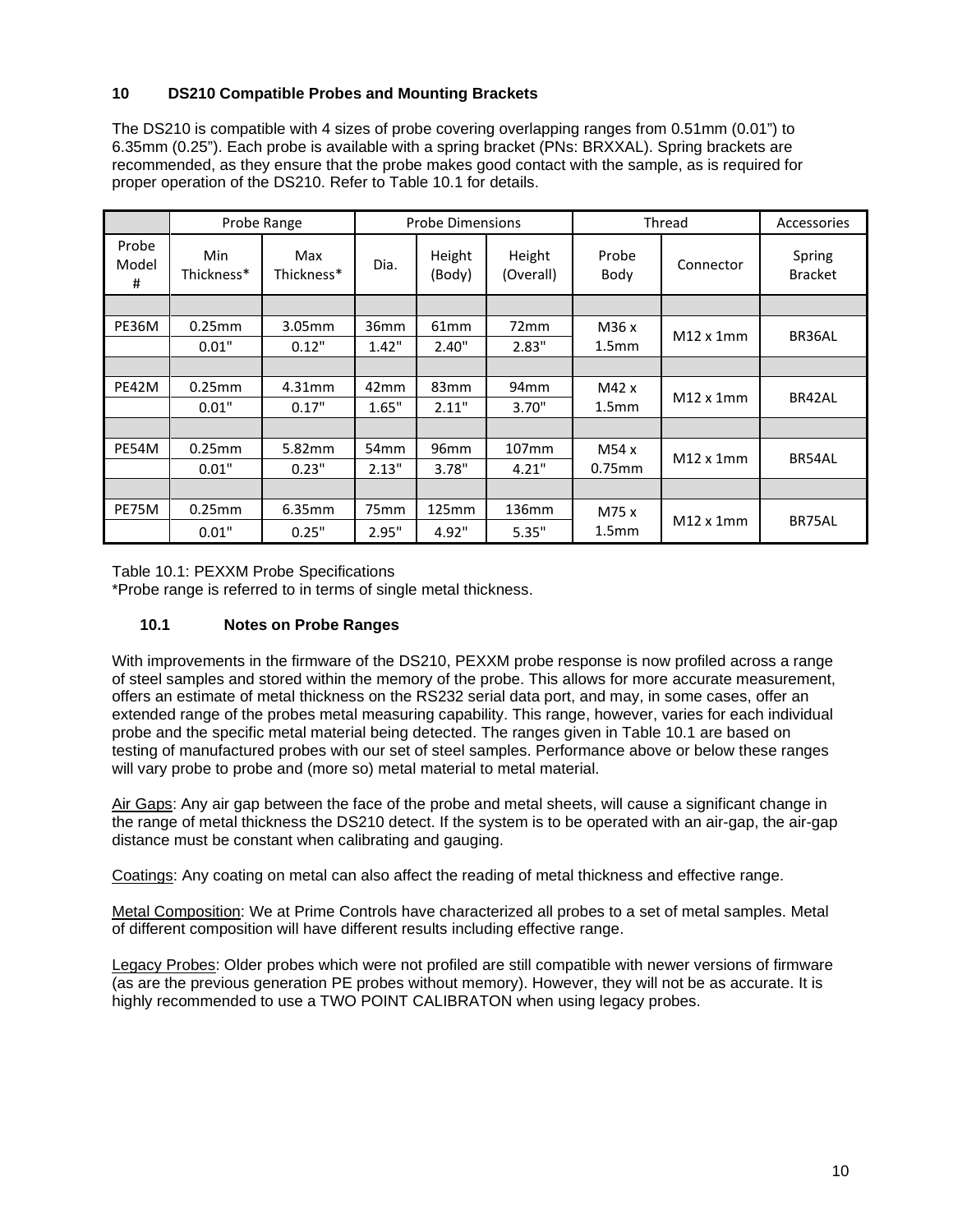## <span id="page-12-0"></span>**11 Miscellaneous Functions**

## **11.1 Firmware Version**

The version of firmware within a DS210 may be checked by holding down the Calibrate Button while power is applied. The SINGLE led will flash the major version, the UNDER led will then flash the minor version. This process will repeat twice, and then normal operation will commence.

For example:

- Version is 2.1
- SINGLE flashes ON for 1/2 second, OFF for 1/2 second
- SINGLE flashes ON for  $\frac{1}{2}$  second, OFF for  $\frac{1}{2}$  second (2 flashes total)
- UNDER flashes On for 1/2 second, OFF for 1/2 second (1 flash total)
- No LEDs flash for 1 second
- SINGLE flashes ON for 1/2 second, OFF for 1/2 second
- SINGLE flashes ON for 1/2 second, OFF for 1/2 second
- UNDER flashes On for 1/2 second, OFF for 1/2 second (1 flash total)
- Normal operation commences with probe initialization.

The firmware version is also contained within the initialization message sent from the RS-232 port at power-on.

# **11.2 Controller Under Voltage**

In the event of insufficient input voltage to the DS210 during measurement, an Under Voltage Failure indication will be displayed. This condition is indicated by the STATUS LED turning a fast blink of the Single LED and steady on of the Under LED. If this failure occurs, operation of the DS210 will cease, and the outputs will be set to the Error Condition state (No-Double OFF, Under On).

The DS210 will reset if power is cycled. However, this failure is an indication that the input voltage is too low or the power cables to the unit are too long or too high a gauge. See section [13.1.1](#page-18-2) Power Requirements for more details.

## **11.3 Controller Malfunction**

In the event of malfunction of the DS210's microcontroller, a Controller Failure indication will be displayed. This condition is indicated by the STATUS LED turning RED, and all of the other LEDs turning ON steady. If this failure has occurred, operation of the DS210 will cease, and the outputs will be set to the Error Condition state (No-Double OFF, Under On).

The DS210 should recover if power is cycled. If it does not, or if this happens repeatedly, contact the Prime Controls Inc for support.

## <span id="page-12-1"></span>**12 DS210 Communications Interface Commands**

DS210 commands are optimized for use with a simple terminal program, such as Hyperterminal. They are issued by simply typing a command character and (depending on the command) a parameter, followed by the Enter key.

DATA is sent at 9600 baud, No parity, 8 data bits, 1 stop bit (9600 N81). The most pleasing display will generally be achieved if the terminal program is set for new-line upon received and sent Carriage-Return, and local echo of typed characters.

Text Mode Commands are divided into Run Time Commands, and Diagnostic Commands.

## **12.1 Run Time Commands**

Run time commands are issued while the DS210 is in full operation. They include Memory Select, Text Mode Select, Reset, and Diagnostics Mode.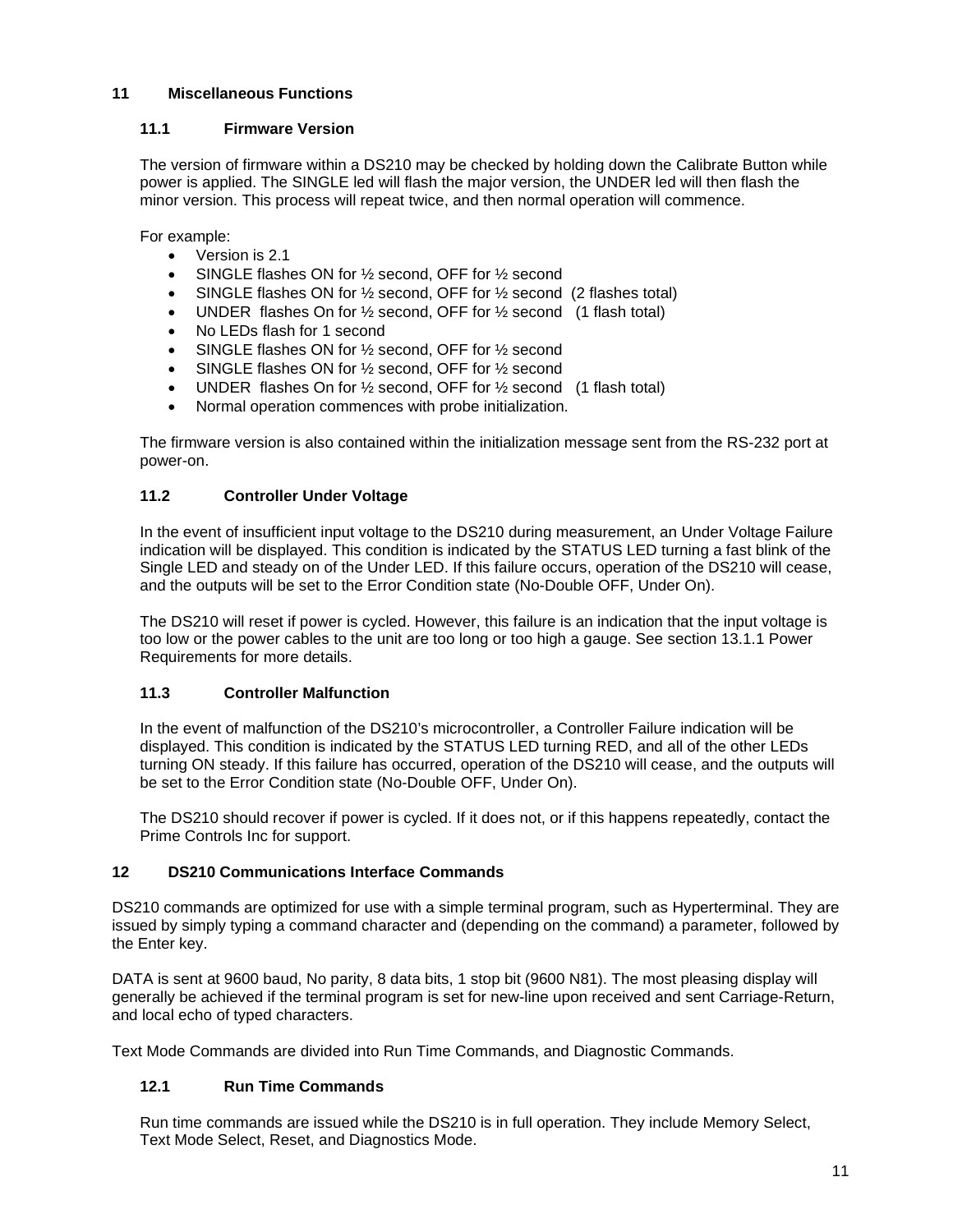## **12.1.1 Reset Command**

Syntax: <R><Enter> <r><Enter>

The reset command causes the DS 210 to perform a soft reset. This is the same as cycling power. The DS210 will cease normal operation, and look for the probe to be clear of metal, and then perform the initialization procedure. Normal operation then resumes.

## **12.1.2 Diagnostics Command**

Syntax: <D><Enter> <d><Enter>

The Diagnostics command will cause the DS210 to cease operation, and enter the Diagnostics Mode. At this time, serial port will display the Diagnostics Menu. Refer to the Diagnostics section for details.

## **12.1.3 Memory Select Command**

Syntax: <M> <#><Enter> <m><#><Enter>

Note: # is a single digit number from 0-7.

The Memory Select command allows the user to select one of the eight available calibration memories within each probe. This selection is persistent when probes are changed, or when power is cycled, or the DS210 is Reset. For example, if channel 1 is selected, every probe subsequently connected to the DS210 will use its memory 1 calibration values.

Upon receipt of a complete, valid memory select command, the DS210 ceases operation, changes to the selected memory, and performs a Reset (the same as the Reset command).

The memory select command is only available for PEXXM (where XX is the probe size: 36, 42, 54, or 75). An error will result if the command is issued while a PEXX probe is connected, as these probes do not have the necessary internal memory. The M value has no effect on the PEXXM probe's stored calibration.

#### **12.1.4 Text Mode Select Command**

Syntax: <T> <#><Enter> <t><#><Enter>

The Text Mode Select command allows the user to select one of the three available text modes DS210 status messages. This selection is persistent when probes are changed, when power is cycled, or the DS210 is Reset. A heading will be displayed each time a Text Mode selection is made (even if the mode is the same as that already selected). Details of the three text modes are as follows:

**T0**: No reading data is sent to the serial port.

**T1**: The most recent reading and calibration memory selection

**Pb:NNN Mtl:NNN(.NNN") CalMem:N**

**Where** 

- N is a number from 0-9
- Pb is the most recent raw sensor reading of the probe in counts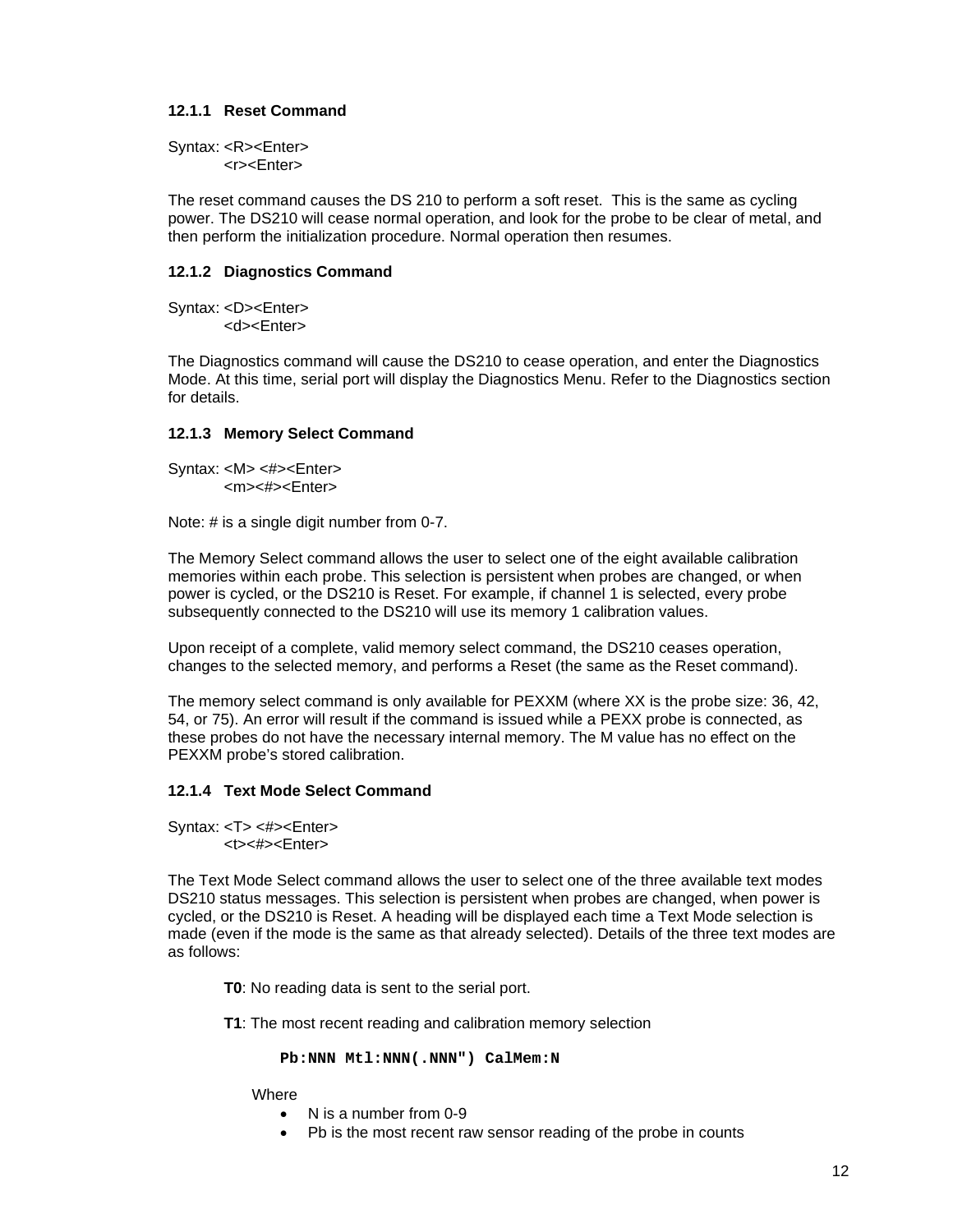- Mtl is the most recent data reading in counts, adjusted in accordance to the properties of that specific probe
- The second value for Mtl is the most recent reading in approximate metal thickness.
- CalMem is the currently selected calibration memory spot within the probe (0-7)

**T2**: Last reading, Cal Value, Double & Under thresholds, Cal Memory, and Probe Max

**Pb:NNN Mtl:NNN(.NNN") Cv:NNN(.NNN") Dbl:NNN(.NNN") Und: NNN(.NNN") CalMem:N Max:NNN**

#### **Where**

N is a number from 0-9

Pb is the current raw sensor data from the probe in counts Mtl is the current metal thickness reading in counts and approximate metal thickness Cv is the calibrated single thickness in counts then in approx metal thickness Dbl is the threshold for a Double in counts then in approx metal thickness Und is the threshold for an Under in counts and in approx metal thickness CalMem is the currently Max is the maximum thickness in counts the attached probe is capable of measuring in

raw probe sensor data.

Note: if a "?" follows Probe Max: this indicates you are using a legacy probe with no memory or that your probe does not have a calibration curve stored in the probe. In these cases, the controller is using a default calibration curve. It will function fine for double sheet detection but will not accurately display metal thickness. Calibration curves where implemented in March of 2016 to improve accuracy of probe readings and allow for approximate metal thickness gauging.

#### **12.2 Diagnostics**

When the DS210 diagnostics mode is selected, the DS210 ceases operation, switches to the diagnostics mode, and sends the diagnostics header and menu of commands to the communications interface:

**DS210 Diagnostics Firmware 5.7 X - Exit Diagnostics I - Display Inputs L - Control LEDs With Switches O - Control Outputs With Switches M – Memory Select H - Display Sensor C - Display Probe Data R - Display Probe Range >**

Available commands, while in the diagnostics mode are detailed in the following subsections.

#### **12.2.1 X – Exit Diagnostics**

Syntax: <X><Enter> <x><Enter>

Exits from the DS210 Diagnostics mode, Resets, and returns to RUN mode.

### **12.2.2 I - Display Inputs**

Syntax: <I><Enter>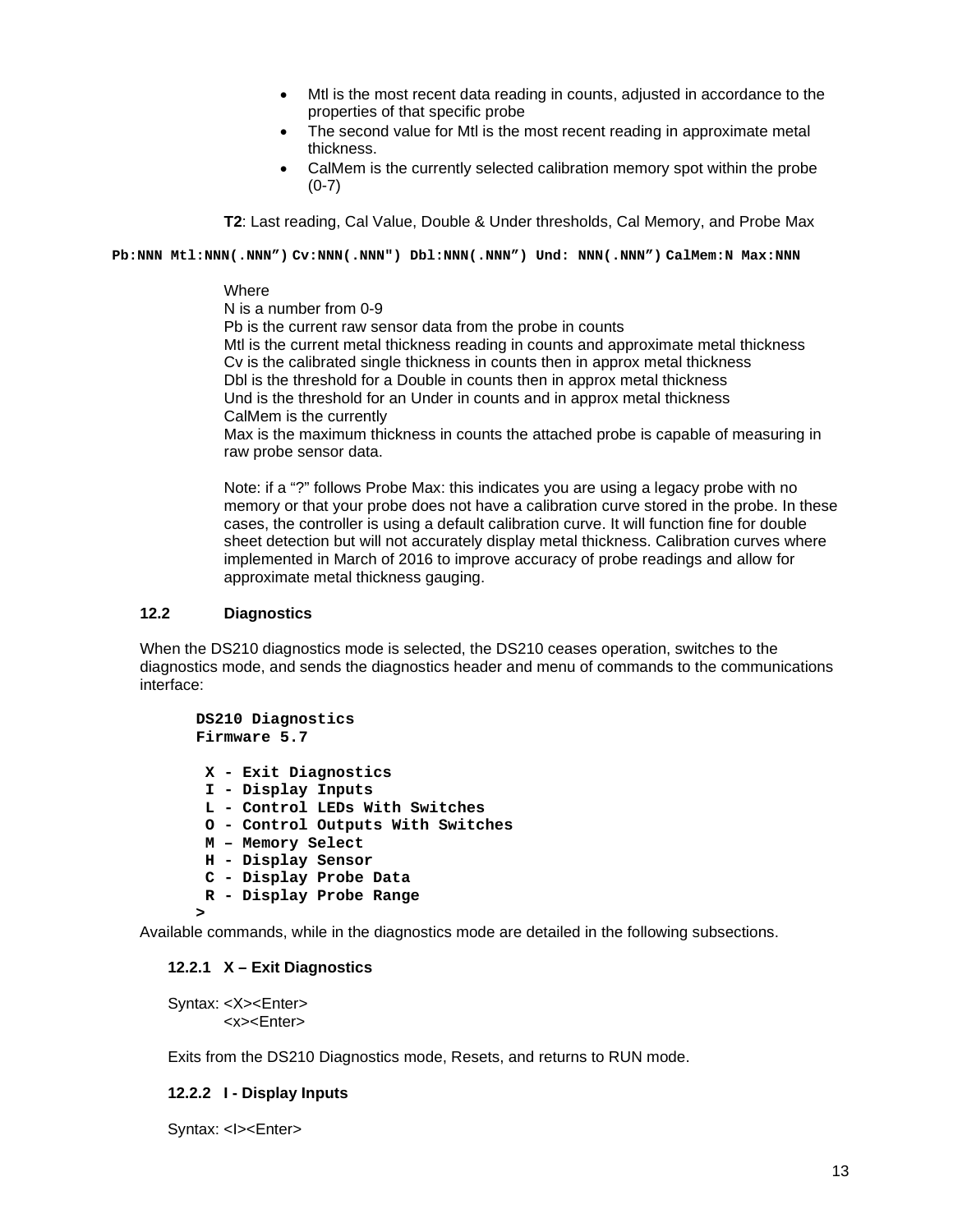<i><Fnter>

The current state of the internal calibrate button, external calibrate input, external RESET input, probe-mounted proximity switch, and the 6 DIP Switches are displayed continuously.

**I - Display Inputs Hit any key to abort DIP SW CALBtn ExtCAL ExtRST PROX 123456 0 0 0 1 101111**

Be sure to return the switches to their correct settings before exiting the diagnostics mode.

Any key exits the mode, and displays the Diagnostics menu.

## **12.2.3 L - Control LEDs With Switches**

Syntax: <L><Enter> <l><Enter>

SW1-1 – SW1-6 control the state of the front panel LEDs.

1 – UNDER 2 – SINGLE 3 – DOUBLE 4 – METAL 5 - STATUS (RED) 6 – STATUS (GRN)

Be sure to return the switches to their correct settings before exiting the diagnostics mode.

Any new key exits the mode, and displays the Diagnostics menu.

#### **12.2.4 O - Control Outputs with Switches**

Syntax: <O><Enter> <o><Enter>

Option switches 1-6 control the state of the DS210 Outputs.

```
O - Control Outputs With Switches
1=PNP/NPN 2=METAL 3=UNDER 4=DOUBLE 5=TP12 6=NU
```
1-PNP/NPN: This selects whether the outputs will behave as PNP or NPN (See sections 4 & 6).

2-4: These switches control the states of their respective outputs.

Switch 5 controls an on board test point

Switch 6 is not used

Be sure to return the switches to their correct settings before exiting the diagnostics mode.

Any key exits the mode, and displays the Diagnostics menu.

#### **12.2.5 Memory Select Command**

Syntax: <M> <#><Enter> <m><#><Enter>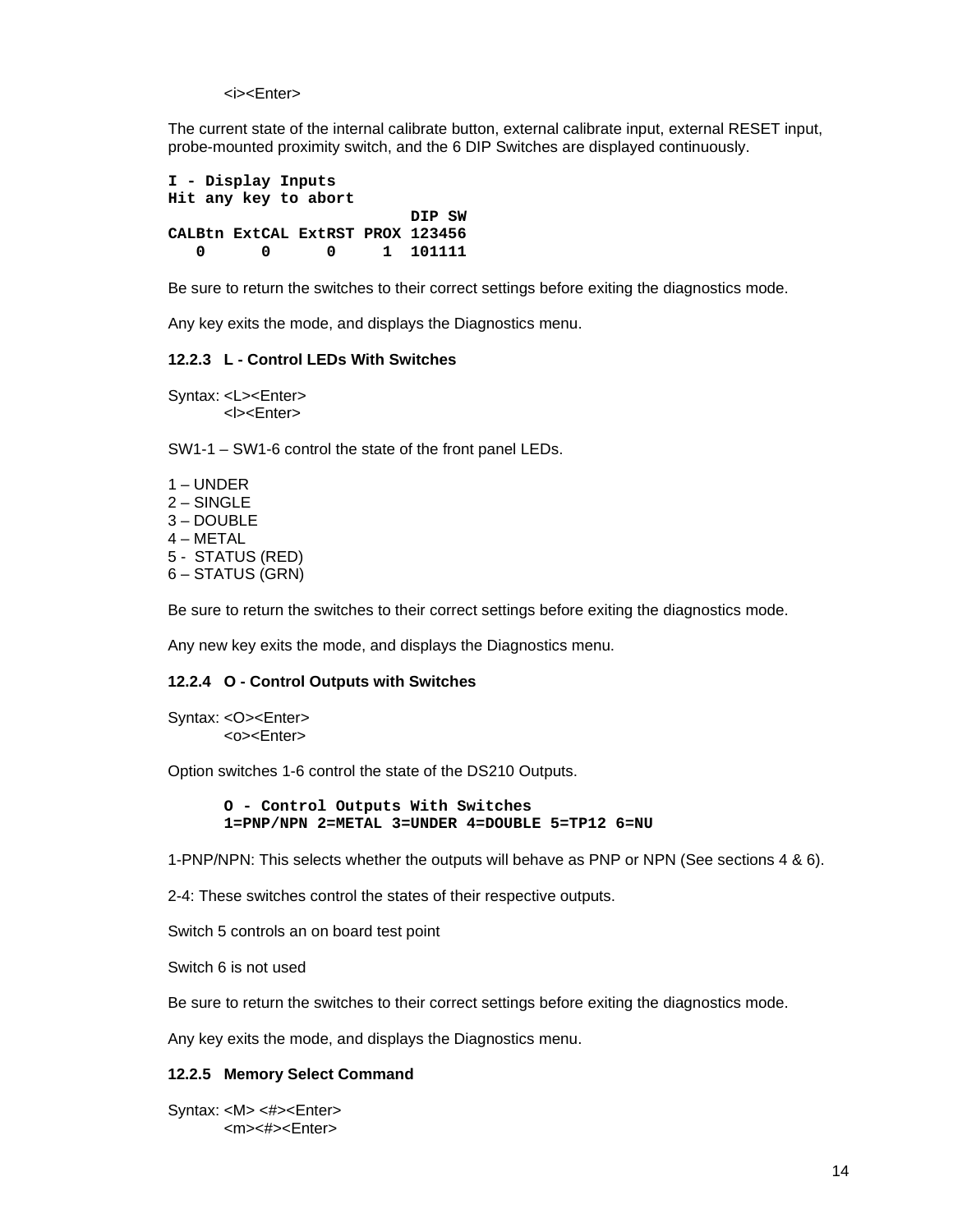Note: # is a single digit number from 0-7.

The Memory Select command allows the user to select one of the eight available calibration memories within each probe. This selection is persistent when probes are changed, or when power is cycled, or the DS210 is Reset. For example, if channel 1 is selected, every probe subsequently connected to the DS210 will use its memory 1 calibration values.

Upon receipt of a complete, valid memory select command, the DS210 ceases operation, changes to the selected memory, and performs a Reset (the same as the Reset command).

The memory select command is only available for PEXXM (where XX is the probe size: 36, 42, 54, or 75). An error will result if the command is issued while a PEXX probe is connected, as these probes do not have the necessary internal memory. The M value has no effect on the PEXXM probe's stored calibration.

#### **12.2.6 H – Display Sensor**

Syntax: <H><Enter> <h><Enter>

The output of the sensor in the currently connected probe is displayed continuously. As an aid for tracing noise problems, the highest and lowest readings since the command was invoked are also displayed.

A few counts of variation from high to low is normal.

```
Read Hall Sensor
hall= 491 high= 494 low= 491
```
Any key exits the mode, and displays the Diagnostics menu.

#### **12.2.7 C - Display Probe Calibration Data**

Syntax: <C><Enter> <c><Enter>

The content of the currently selected probe memory is displayed, in engineering units.

```
L - Display Probe CAL Block from Probe Memory
11 = 42mm, 12 = 36mm, 13 = 54mm, 14 = 75mm
   Probe Memory = 0
       Probe ID = 12
        calvalue = 0519
doublethreshold = 0601
 underthreshold = 0437
   zerothickness = 0832
   update_count = 0000
 update_count_2 = 00
         current = 00
```
Any key exits the mode, and displays the Diagnostics menu.

#### **12.2.8 Display Probe Range**

Syntax: <R><Enter> <r><Enter>

The range of the currently attached probe is displayed in counts and in approximate metal thickness. The maximum displayed is not the maximum thickness of a single metal thickness. It is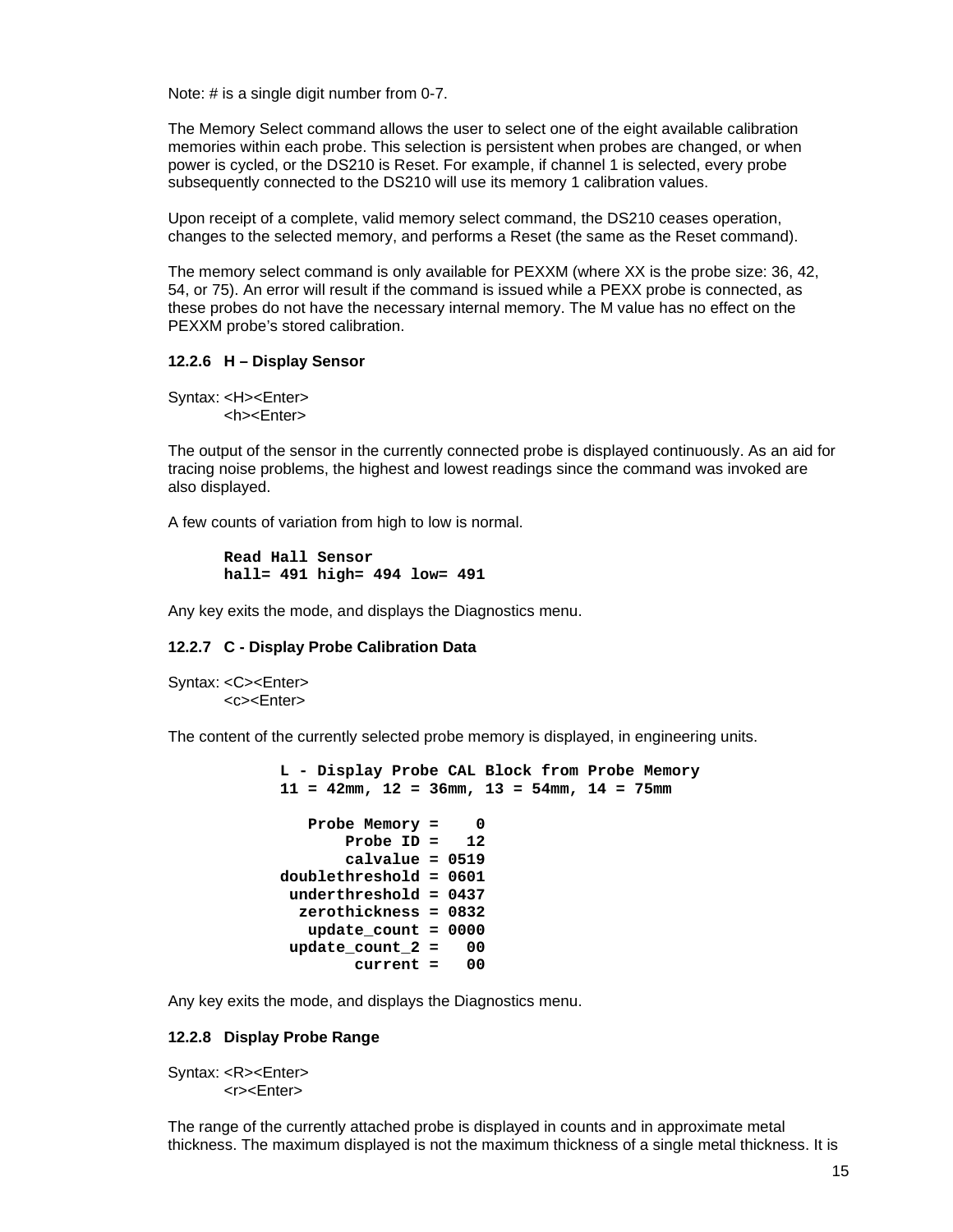the maximum thickness the probe can measure before no longer having resolution. Any metal thickness beyond this probe max will indicate a double. Example below:

```
Range Low:002(.010") High:652(.210")
```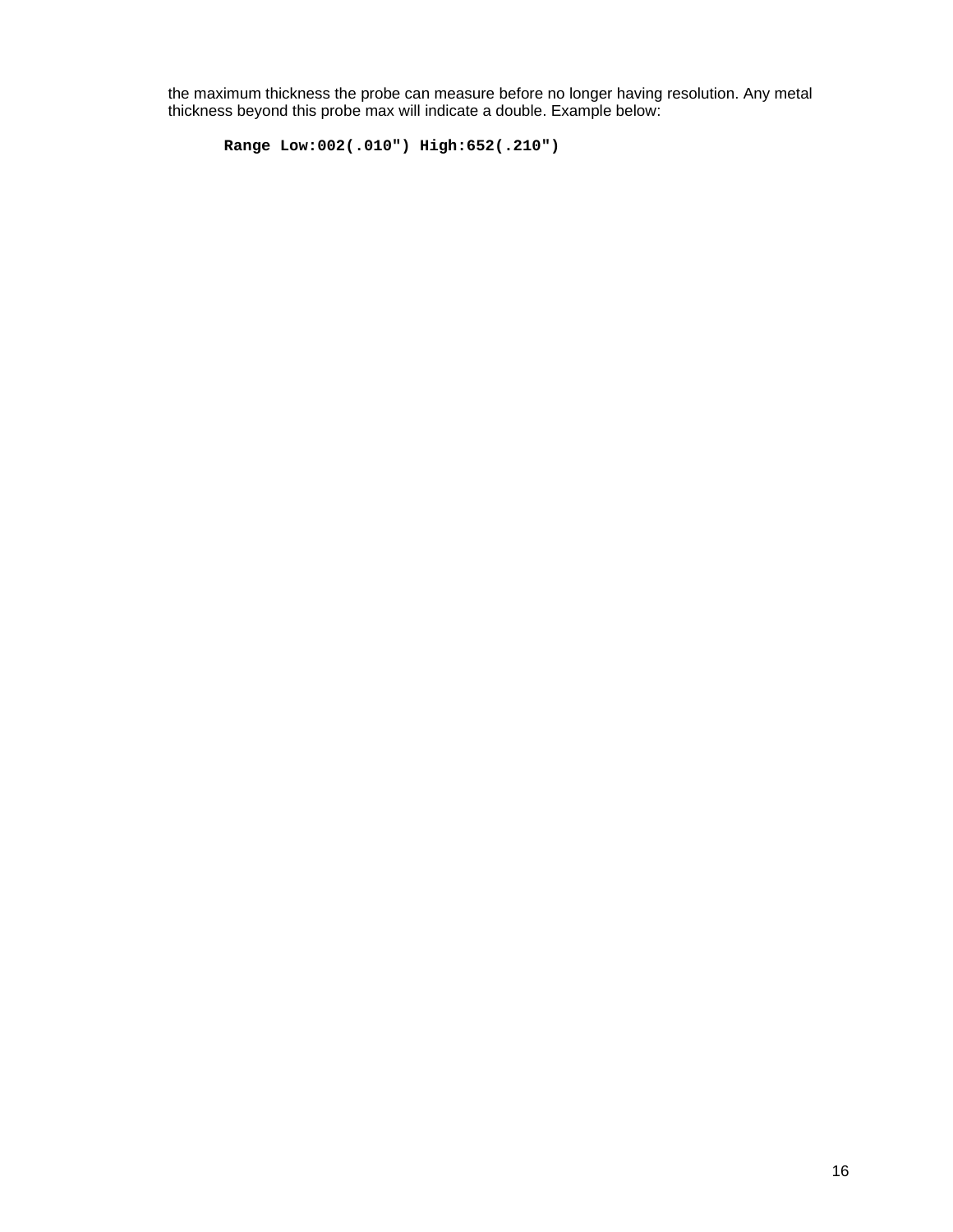## <span id="page-18-0"></span>**13 Specifications**

## <span id="page-18-2"></span>**13.1 Electrical Specifications**

## **13.1.1 Power Requirements**

Input Voltage: 22.5-28VDC, 24VDC Supply Recommended\*

Input Current: 1.85A peak, 0.6A RMS, 2ADC Supply Required

Input Power: 44.4W peak, 14.4W RMS

Note that the DS210 uses efficient switch-mode regulators for its operation, and so dissipates very little heat internally. The majority of heat dissipation is in the probes.

\* The supply voltage may require adjustment to compensate for voltage loss along the power supply cable. A 15m 24 gauge (0.25mm^2) cable requires 26.5VDC at the power supply to properly power the DS210.

## **13.1.1 Input Specifications**

Switch 3 ON – PNP: Inputs active when pulled to 24V, inactive otherwise

Switch 3 OFF: - NPN: Inputs active when pulled to ground, inactive otherwise.

## **13.1.2 Output Specifications**

All outputs on the DS210 are rated at 50mA DC, and are internally protected by a resettable fuse. Output behavior is switchable between PNP and NPN, according to the position of switch 3. +VDC in PNP Mode (Sourcing) is 22-24VDC. See below and Section 8:

Switch 3 ON - PNP: METAL & UNDER are normally open, NO DOUBLE is normally closed

Switch 3 OFF - NPN: METAL & UNDER are normally open, NO DOUBLE is normally closed

## **13.2 Temperature / Environmental**

The DS210 and its probes are rated for operation between  $0^{\circ}$ C and  $50^{\circ}$ C (32°F to 122°F). Humidity can range from 10% to 90% non-condensing.

## **13.3 Dimensions**

Overall dimensions are 115mm H x 96mm W x 41mm D (4.53" H x 3.78" W x 1.61" D)

## **13.4 Weight**

DS210 weight is 233g (8.2Oz), not including cables and probes.

## <span id="page-18-1"></span>**14 Document Revision history**

| Revision | Date     | Comment                                                                                             |
|----------|----------|-----------------------------------------------------------------------------------------------------|
| A        | 6/6/2016 | Initial Release of OPI V5.6 to reflect firmware change.                                             |
| B        | 8/30/16  | Corrected Wiring Chart for RS232 Connection (Sec 4.3).                                              |
| C        | 09/28/16 | Added EthernetIP notes (Sec 1) and document clarifications.                                         |
| D        | 06/20/17 | Changed minimum input voltage to 22.5V from 22.0V. Added notes on<br>use of 15m power supply cable. |
| Е        | 07/07/17 | Firmware version 5.7. Undervoltage fault added.                                                     |
| F        | 11/17/21 | Expanded probe sensing ranges in table 10.1                                                         |